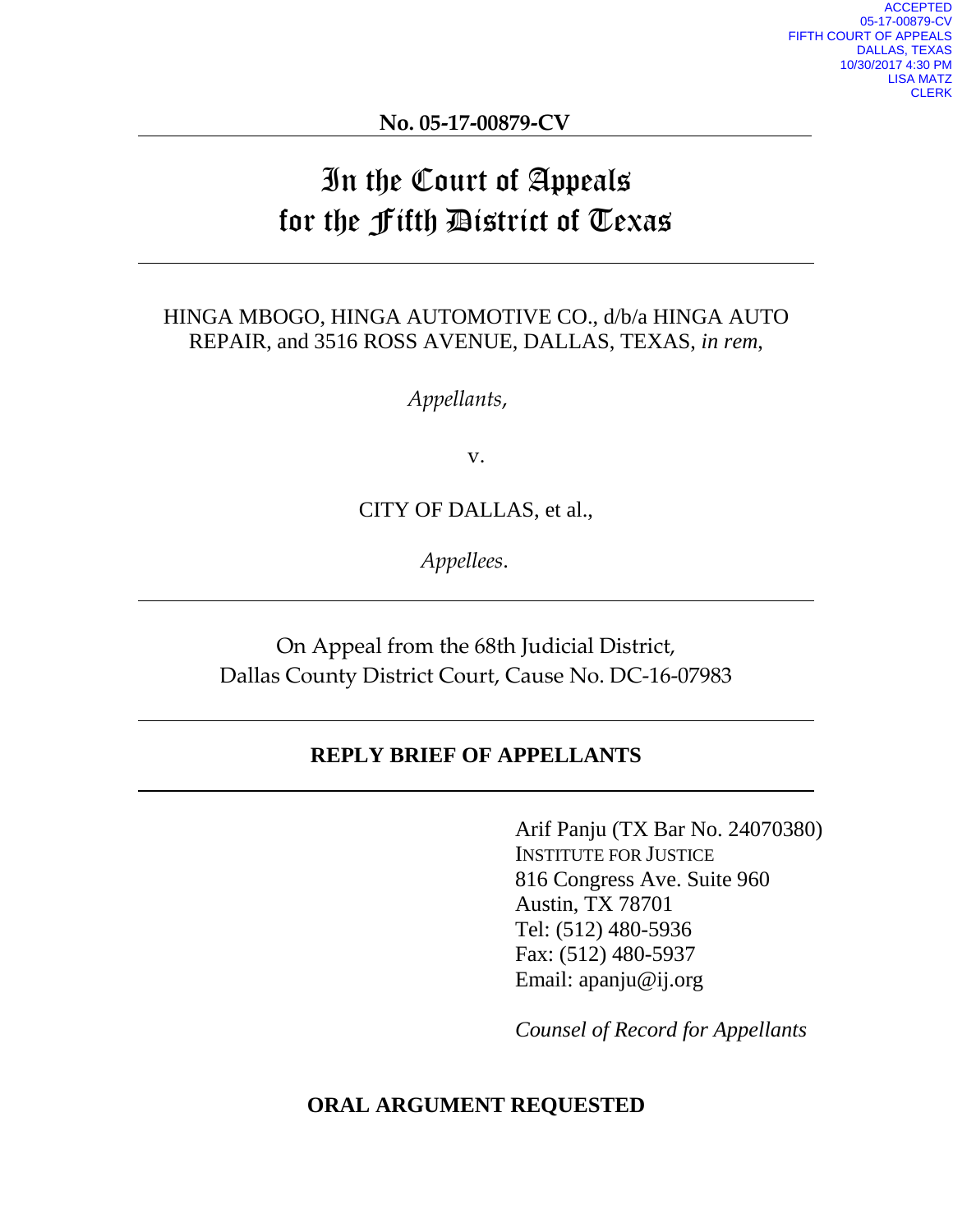## **TABLE OF CONTENTS**

| I.  |           |    |                                                                                                                   |
|-----|-----------|----|-------------------------------------------------------------------------------------------------------------------|
| II. |           |    |                                                                                                                   |
|     | A.        |    |                                                                                                                   |
|     | <b>B.</b> |    | The UDJA Waives the City's Governmental Immunity  8                                                               |
|     | C.        |    | Hinga's Use Predated the City Making Auto Repair                                                                  |
|     | D.        |    |                                                                                                                   |
|     |           | 1. | Hinga Does Not Need a Vested Right to Plead Viable<br>Retroactivity and Due Course of Law Claims  11              |
|     |           | 2. | The City Did Not Demonstrate a Compelling Governmental<br>Interest Here and Thus Fails the Robinson Retroactivity |
|     |           | 3. | Hinga Did Not Waive Any Argument Regarding the Third-                                                             |
| Ш.  |           |    |                                                                                                                   |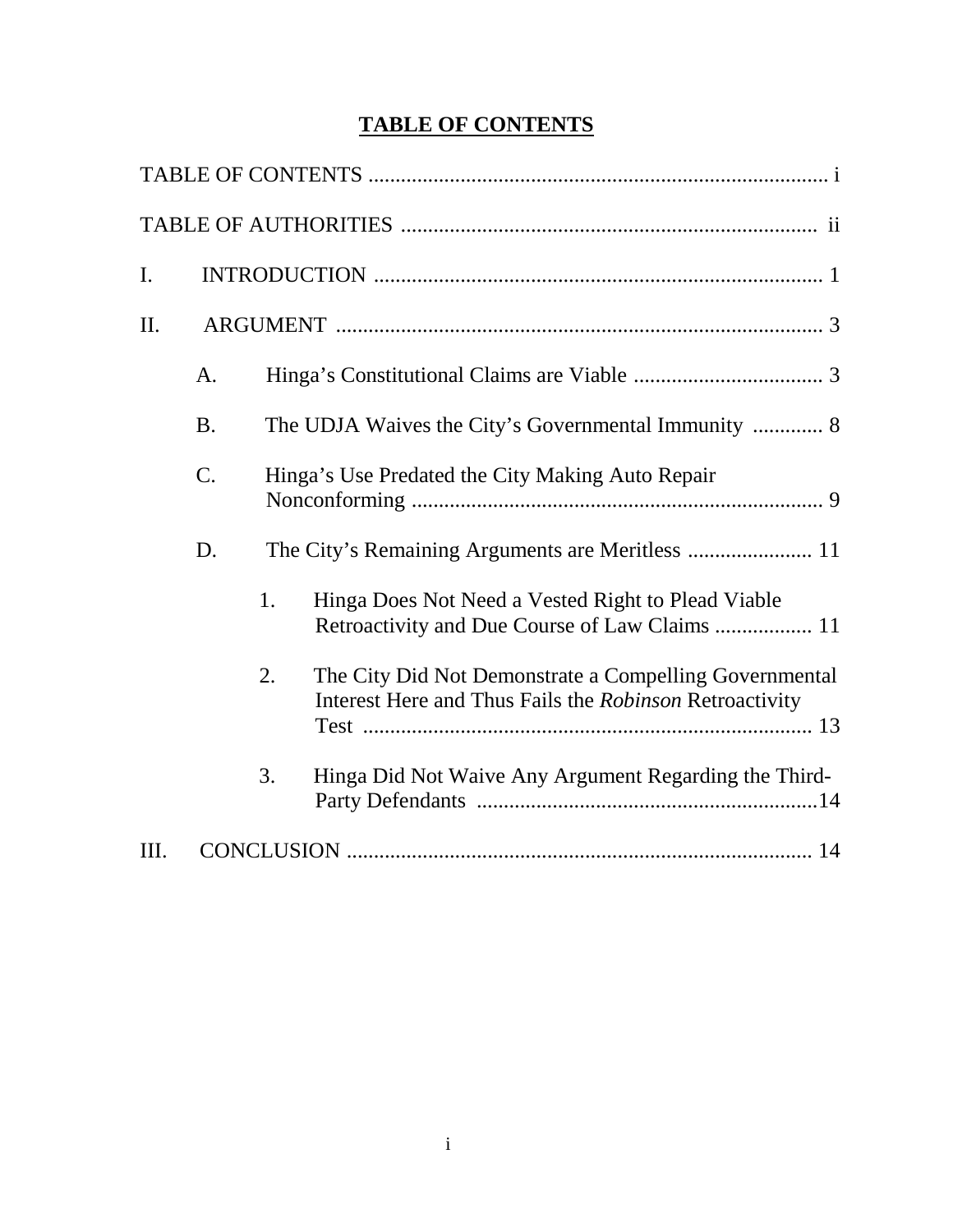## **TABLE OF AUTHORITIES**

## **Cases**

| Andrade v. NAACP of Austin,                                                                        |
|----------------------------------------------------------------------------------------------------|
| City of El Paso v. Heinrich,                                                                       |
| City of El Paso v. Ramirez,                                                                        |
| City of Elsa v. M.A.L.,                                                                            |
| City of Houston v. Johnson,<br>353 S.W.3d 499 (Tex. App.—Houston [14th Dist.] 2011, pet. denied) 4 |
| City of New Braunfels v. Stop The Ordinances Please,                                               |
| City of University Park v. Benners,                                                                |
| Consumer Serv. All. of Tex., Inc. v. City of Dallas,                                               |
| Corpus Christi People's Baptist Church, Inc. v. Nueces Cty. Appraisal Dist.,                       |
| Dallas Cty. v. Gonzales,                                                                           |
| Klumb v. Houston Mun. Emps. Pension Sys.,                                                          |
| Landgraf v. USI Film Prods.,                                                                       |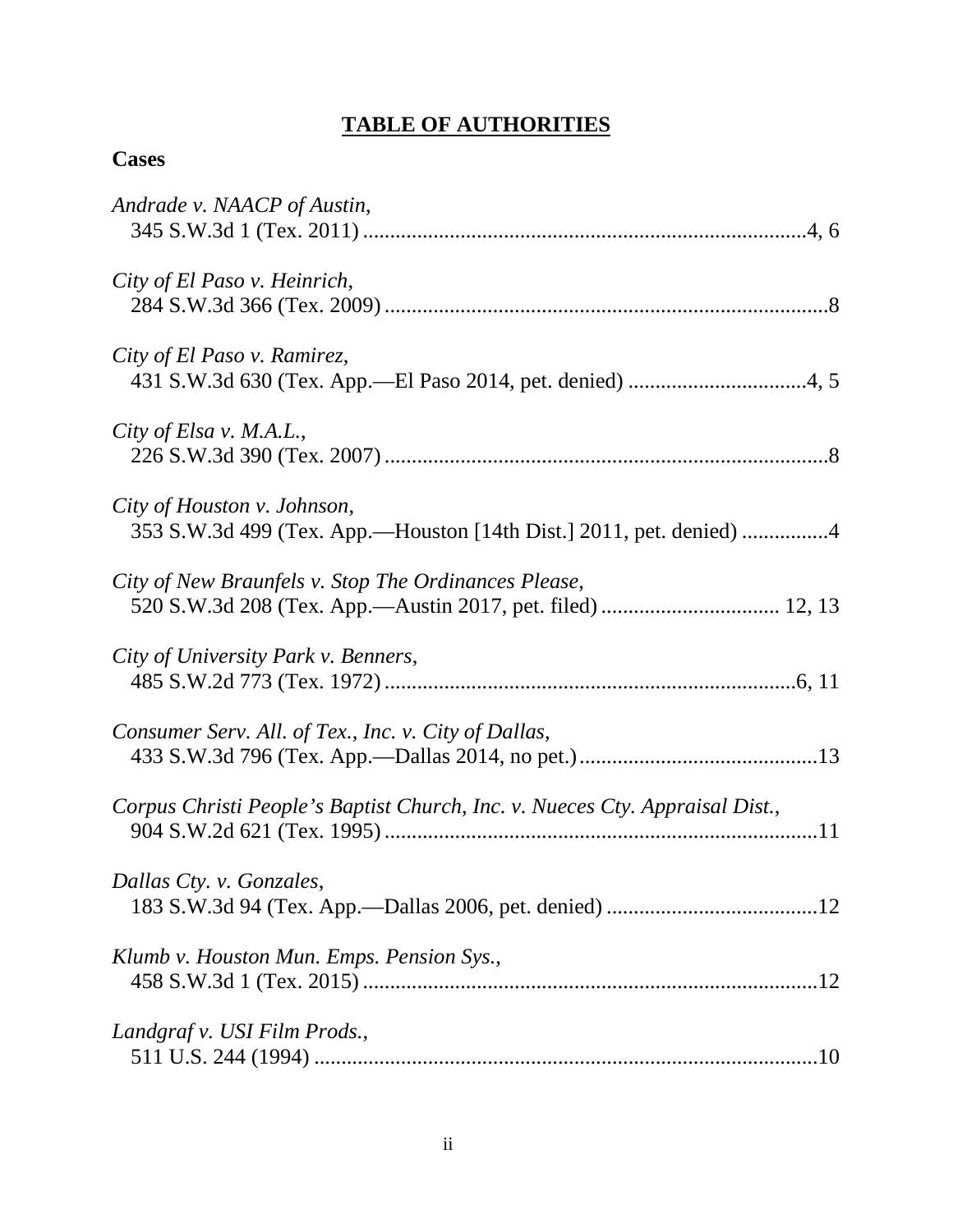| Patel v. Tex. Dep't of Licensing & Regulation,                                                                                        |  |
|---------------------------------------------------------------------------------------------------------------------------------------|--|
| Robinson v. Crown Cork & Seal Co., Inc.,                                                                                              |  |
| Tarrant Cty. v. Ashmore,                                                                                                              |  |
| Tex. Ass'n of Business v. Tex. Air Control Bd.,                                                                                       |  |
| Tex. Dep't of Parks & Wildlife v. Miranda,                                                                                            |  |
| Vanderwerff v. Tex. Dep't of Ins.-Div. of Workers' Comp.,<br>05-15-00195-CV, 2015 WL 9590769 (Tex. App.--Dallas 2015, pet. denied)  5 |  |
| <b>Constitutional Provisions</b>                                                                                                      |  |
|                                                                                                                                       |  |
|                                                                                                                                       |  |
|                                                                                                                                       |  |
| <b>Statutes</b>                                                                                                                       |  |
|                                                                                                                                       |  |
|                                                                                                                                       |  |
|                                                                                                                                       |  |
|                                                                                                                                       |  |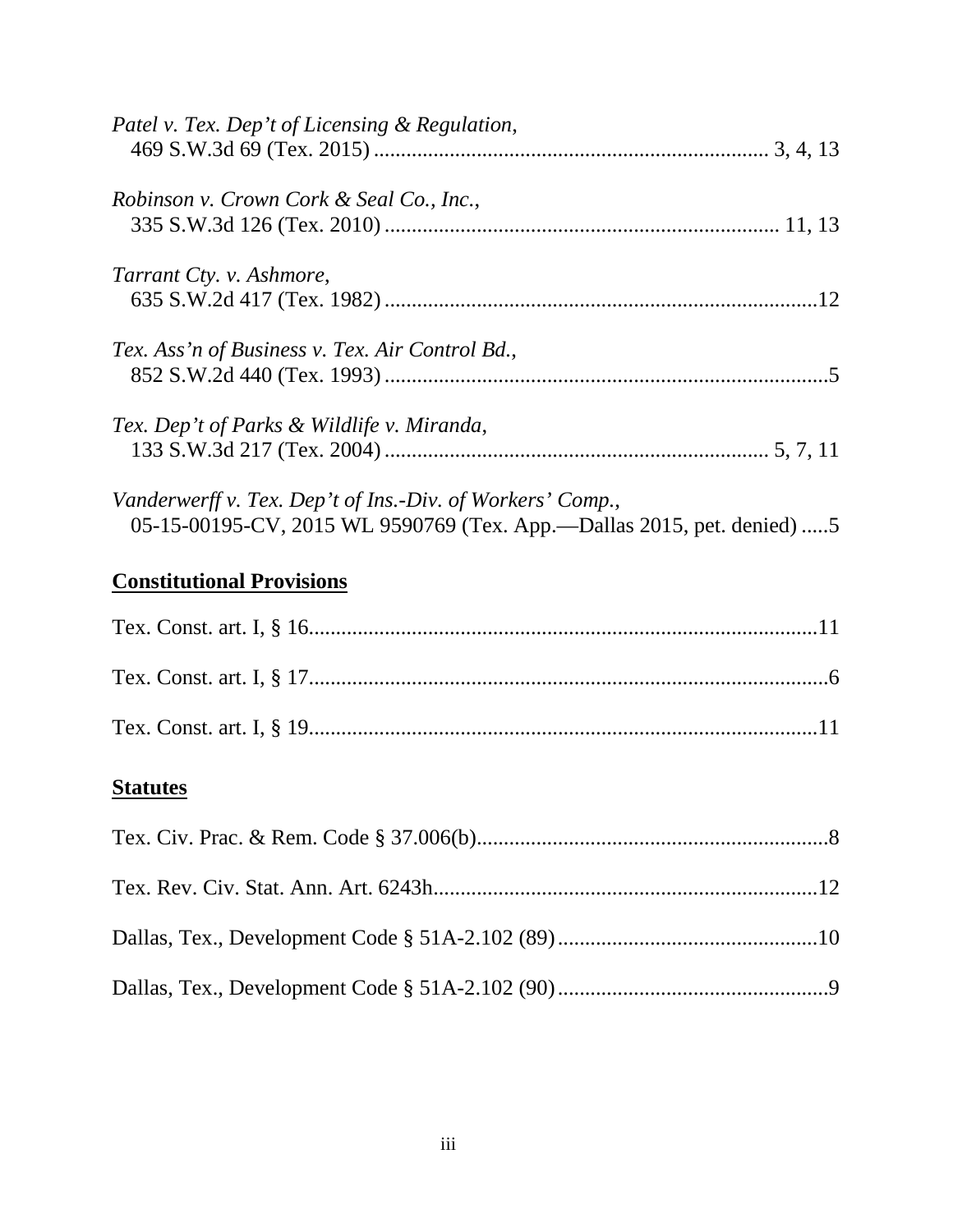## **RECORD REFERENCES**

In this brief, the following record citation forms will be used:

- The Clerk's Record will be cited as "CR (page) [Source]."
- The Reporter's Record will be cited as "(Vol.) RR (page) [Source]."
- The Appendix will be cited as "App. (page)."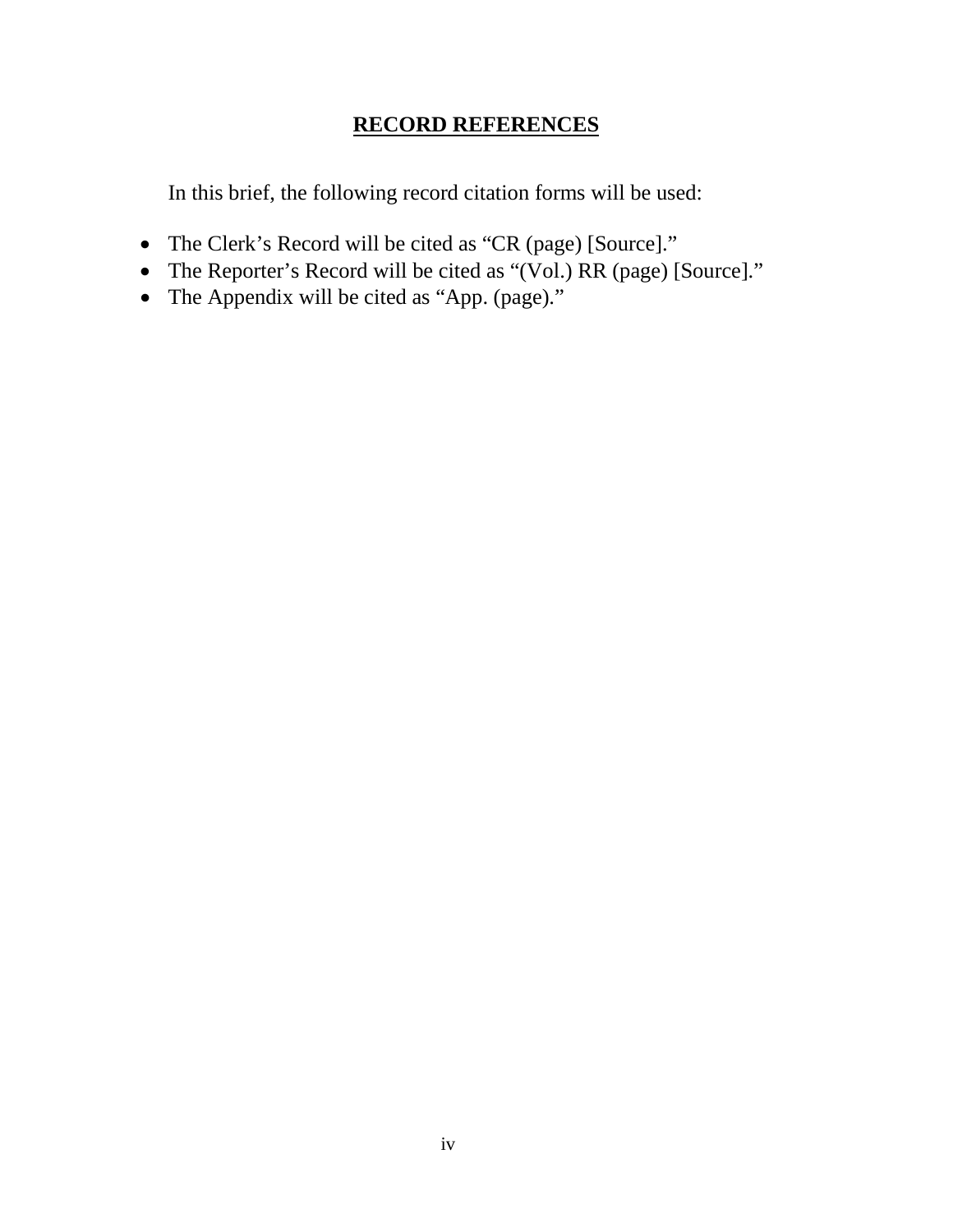#### **I. INTRODUCTION**

The City's response brief ("Resp. Br.") argues that there is no subject matter jurisdiction over Hinga's claims because he is not guaranteed to win. Like the district court, the City misapplies the standards for a plea to the jurisdiction. The rule for such pleas is that the courts will have no subject matter jurisdiction if a plaintiff is guaranteed to lose. Here, this case raises novel issues of law and requires the application of developments in Texas law that occurred in 2009, 2010, and 2015 to the facts of this case. No case applies these developments to facts similar to those here and certainly no case specifically forecloses such claims. Because a plea to the jurisdiction requires only a showing of viability and not a demonstration that the plaintiff will win on the merits, the fact that no case law forecloses Hinga's claim is enough to survive a plea. This Court should apply the correct standard and find that Hinga's claims establish subject matter jurisdiction.

In addition to misapplying the plea standards, the City makes two discrete arguments as to why the district court should be affirmed. First, it argues that there is no statutory or constitutional waiver of governmental immunity here. Resp. Br. 13-15. Second, the City argues that the ordinances in question are not retroactive because Hinga purchased the property after the City made auto repair a nonconforming use. Resp. Br. 8, 22-24, 26, 32, and 36. The City alleges that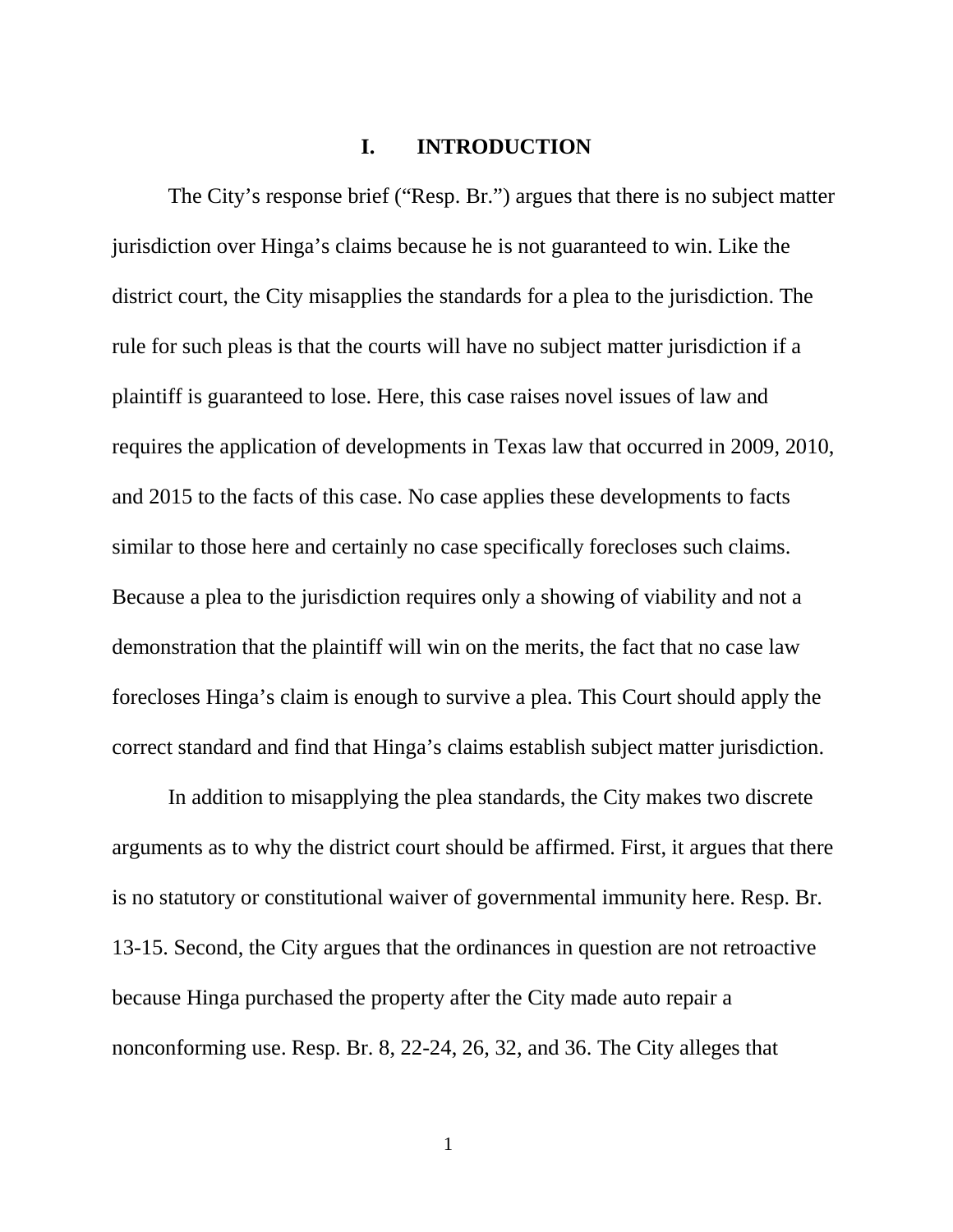because Hinga purchased the property when it was nonconforming, the ordinances at issue are not retroactive.

The City errs on both points. First, the Texas Uniform Declaratory Judgments Act ("UDJA") waives the City's immunity and the immunity of the named City officers because it mandates that Hinga make the City a party to the suit. Second, Hinga began the use at issue here—operating an auto repair shop on Ross Avenue—in 1986. It was a lawful, conforming use at that time. The City made that use nonconforming in 1988, two years later. The City's ordinances thus attached new legal consequences to Hinga's established use. This is the very definition of a retroactive law. And even if the City's timeline were correct, Hinga is not challenging the City's decision to make his property nonconforming; he is challenging the City's decision to force him to stop operating an auto repair shop on Ross Avenue. The City did not make that decision until 2005—nineteen years after Hinga began his business and fourteen years after he purchased the property.

Finally, the City makes a number of erroneous factual and legal arguments on the merits. Hinga's opening brief ("Opening Br.") already refutes these arguments. And it is the viability of Hinga's claims—not the merits—that are at issue in this appeal. Nonetheless, this brief will further address why each of the City's merits arguments are wrong.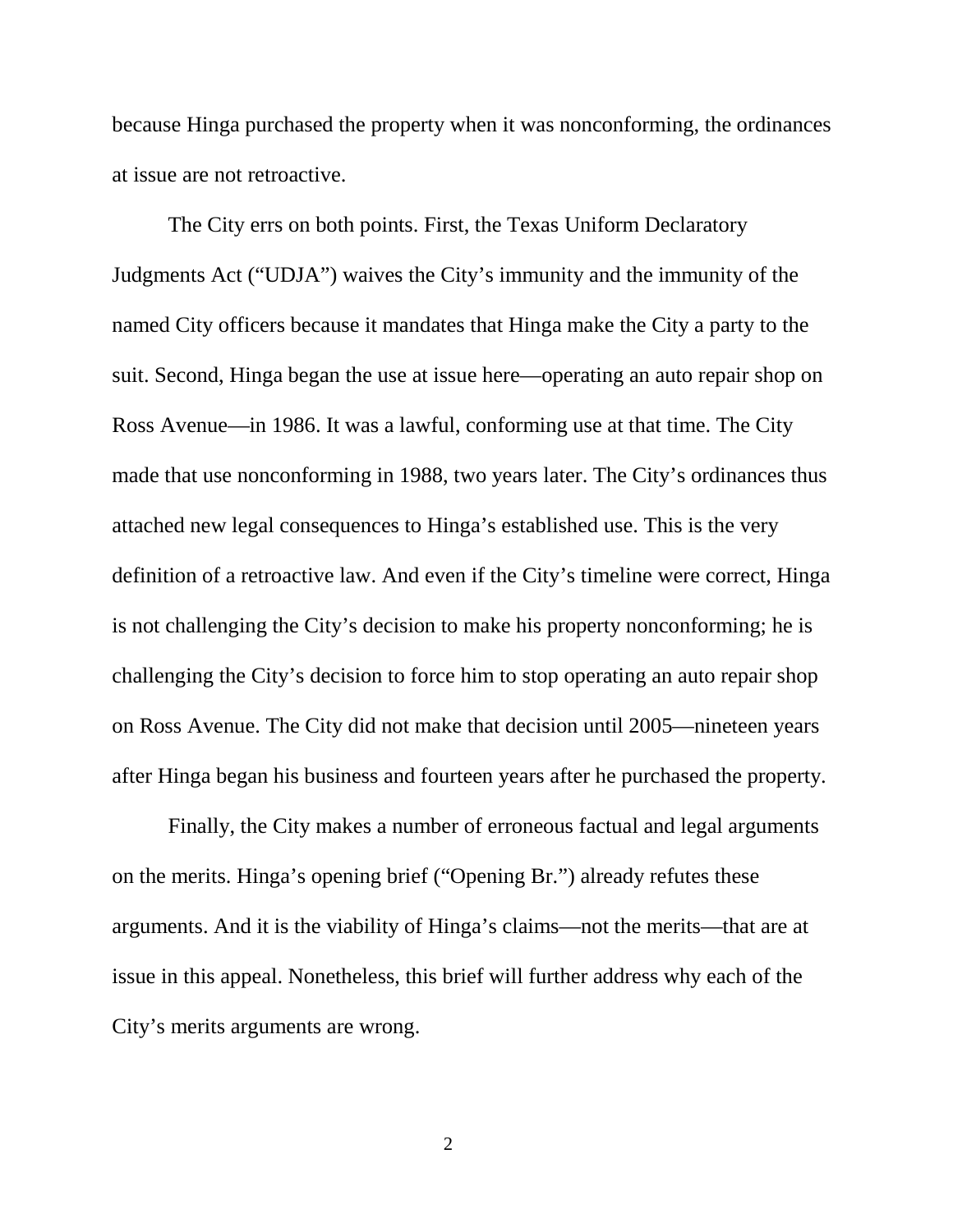#### **II. ARGUMENT**

Below, Hinga discusses how the City and district court misapplied the standard for a plea to the jurisdiction and how, under the correct standard, Hinga's claims establish subject matter jurisdiction. He then addresses how the UDJA waives governmental immunity here. The following section discusses how the City's ordinances are retroactive. The final part of this brief addresses various erroneous legal and factual arguments made by the City.

#### **A. Hinga's Constitutional Claims Are Viable**

Although the City recounts the standards for a plea to the jurisdiction, Resp. Br. 11-13, it does not correctly apply them (and neither did the district court). For twenty-two pages, the City argues that Hinga should lose on the merits. Resp. Br. 15-37. Regardless of whether the City's analysis is correct (and, as discussed in Hinga's opening brief, it is not), the City's brief makes the case that because Hinga is not guaranteed to win, this Court does not have subject matter jurisdiction.

This is not the correct standard for a plea to the jurisdiction, however, and is certainly inappropriate for a case such as this, which deals entirely with issues of first impression arising under recent developments in the law. *See* Opening Br. 27- 43. The Texas Supreme Court forcefully rejected the idea that a plaintiff must demonstrate that she will win in order to establish subject matter jurisdiction in *Patel v. Tex. Dep't of Licensing & Regulation*, 469 S.W.3d 69 (Tex. 2015). In that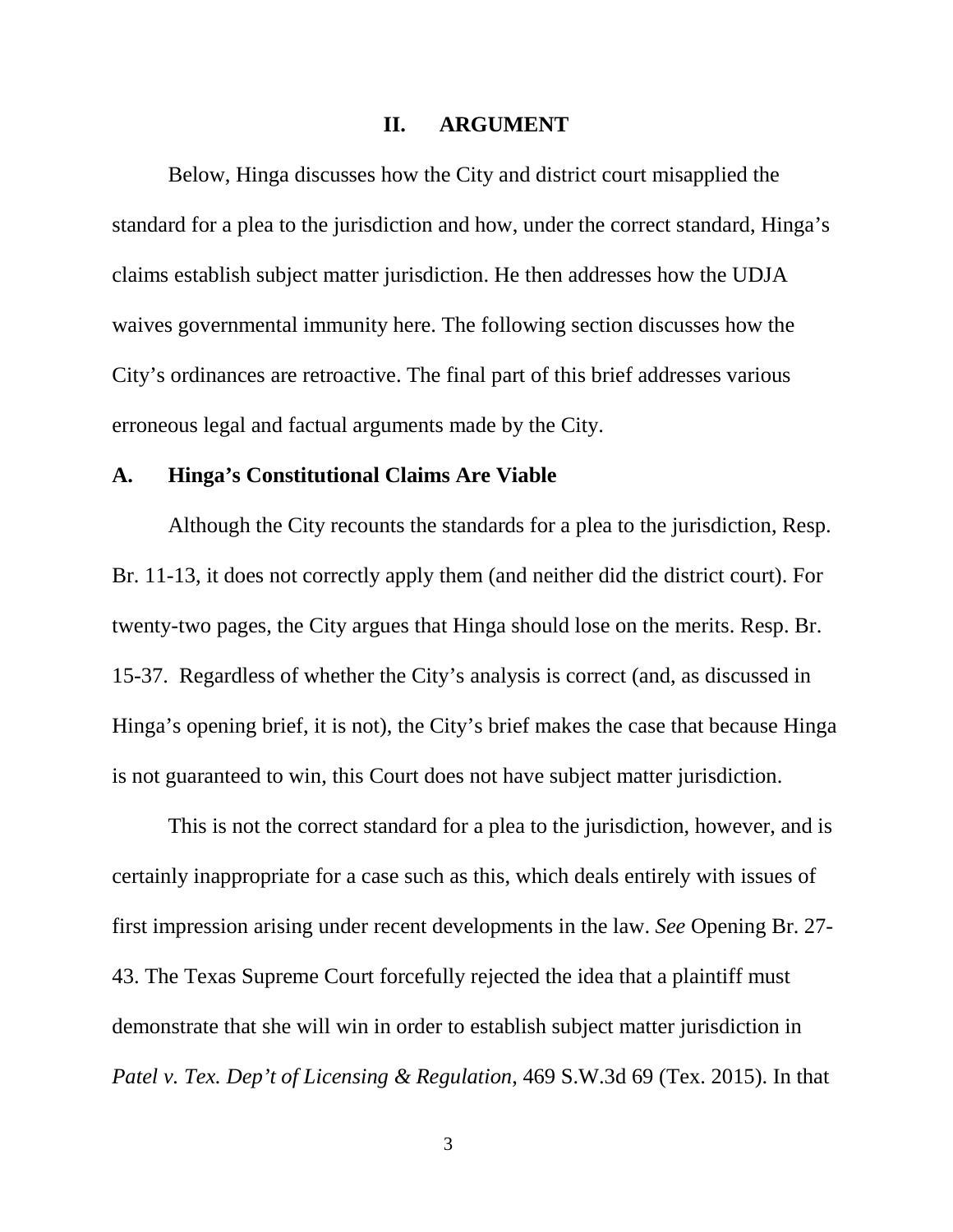case, the state argued that it was immune from the plaintiffs' claims "because the [plaintiffs] had to prove their claims in order to survive a plea to the jurisdiction." *Id*. at 77. The Texas Supreme Court held that this was not the standard for a plea to the jurisdiction. Instead, the court stated that its case law "stands for the unremarkable principle that claims against state officials—like all claims—must be properly pleaded in order to be maintained, not that such claims must be viable on their merits to negate immunity. Because the [plaintiffs'] pleadings presented a viable claim, they were sufficient." *Id.* (citation omitted).

As *Patel* indicates, what Texas courts require is not that a plaintiff proves entitlement to victory, but rather that his claims are viable. *Andrade v. NAACP of Austin*, 345 S.W.3d 1, 11 (Tex. 2011) (government "retains immunity from suit unless the [plaintiffs] have pleaded a viable claim"). Viability means that the plaintiff must demonstrate that his claims are not "facially invalid." *City of Houston v. Johnson*, 353 S.W.3d 499, 504 (Tex. App.—Houston [14th Dist.] 2011, pet. denied). Thus, in considering whether subject matter jurisdiction exists, Texas courts have looked at whether the case law uniformly and overwhelmingly forecloses a claim or whether the plaintiff has sufficiently alleged a constitutional violation. *See Andrade*, 345 S.W.3d at 12-14 (holding that a claim was invalid because of a string of federal and state cases upholding the constitutionality of the government action at issue); *City of El Paso v. Ramirez*, 431 S.W.3d 630, 640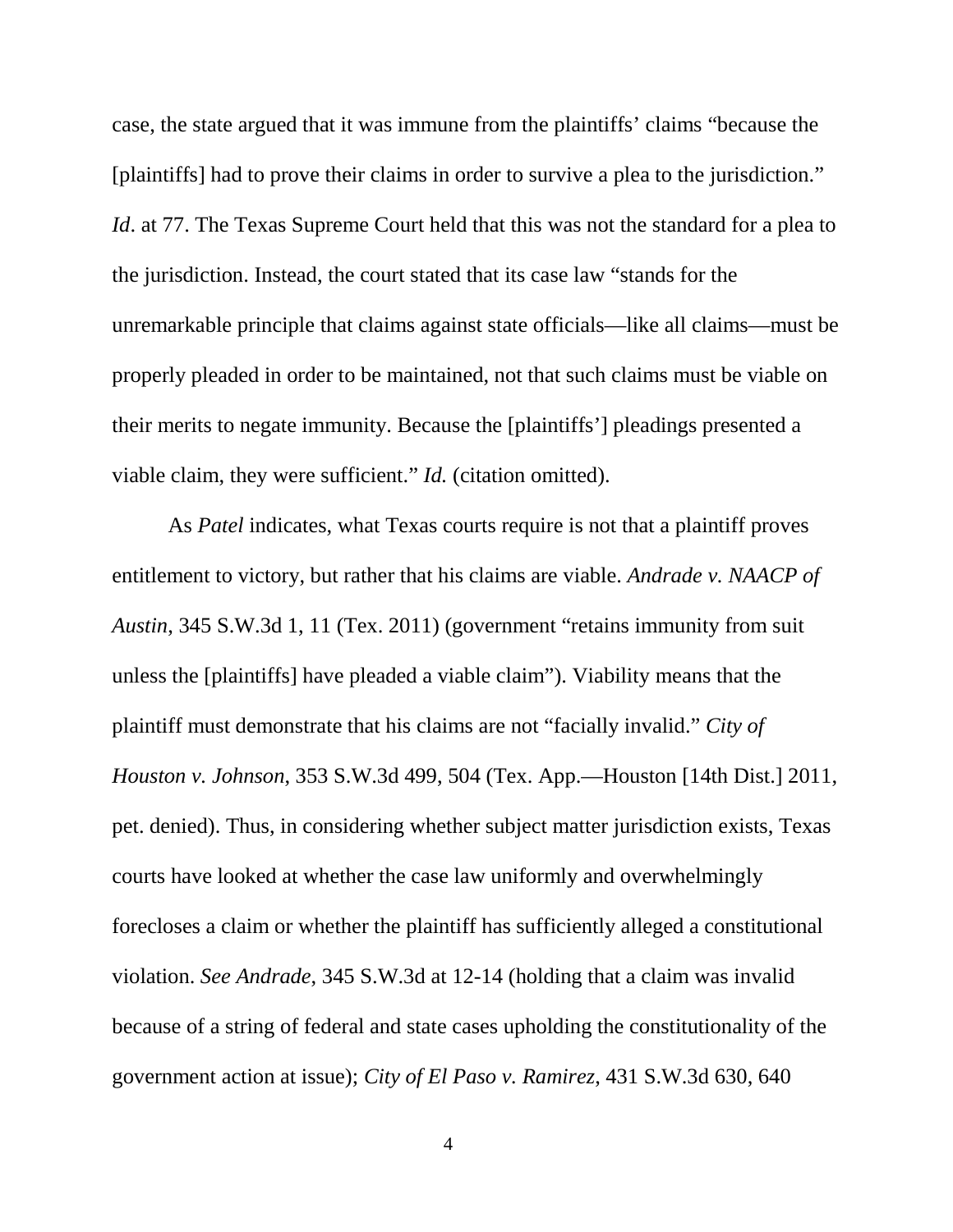(Tex. App.—El Paso 2014, pet. denied) (denying a plea when the plaintiff's petition alleged facts that "go beyond the mere recitation of the elements of a claim for inverse condemnation"). The courts have also considered whether the petition contains an incurable defect or is otherwise foreclosed by the law. *See, e.g.*, *Tex. Dep't of Parks & Wildlife v. Miranda*, 133 S.W.3d 217, 221 (Tex. 2004) (examining whether plaintiffs' allegations were sufficient to bring their claim under the Texas Tort Claims Act's wavier of sovereign immunity); *Tex. Ass'n of Business v. Tex. Air Control Bd.*, 852 S.W.2d 440, 446 (Tex. 1993) (examining whether the plaintiffs had standing); *Vanderwerff v. Tex. Dep't of Ins.-Div. of Workers' Comp.*, 05-15-00195-CV, 2015 WL 9590769, \*3-4 (Tex. App.—Dallas Dec. 20, 2015, pet. denied) (examining whether plaintiff's claims were foreclosed by the redundant remedy doctrine and a failure to exhaust administrative remedies).

None of these circumstances exist here. The City has not demonstrated any incurable defects in Hinga's pleadings. Hinga's pleadings allege the elements of constitutional violations and describes exactly how the City's ordinances, as applied to him, satisfied those elements. CR 1403-04, 1407-12 [Defs.' Second Am. Answer, Special Exception, Rule 91a Mot. Dismiss, Affirmative Defenses, Countercls., Third-Party Compl. ("Second Am. Answer") ¶¶ 33-37, 59-102]; Opening Br. 16-18, 25-43. There is also no precedent that forecloses Hinga's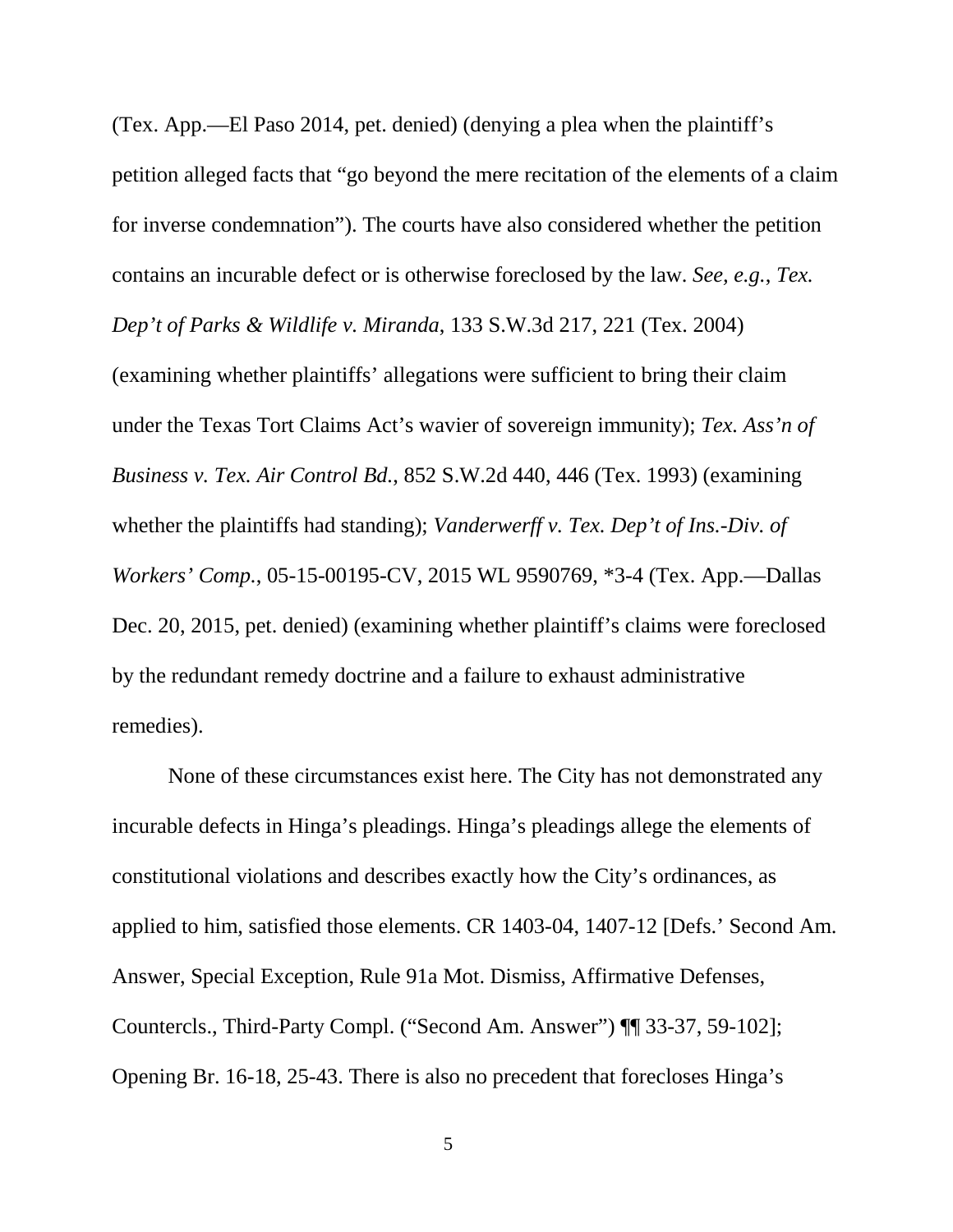claims. In contrast to the clearly meritless claims in *Andrade*, the City has not pointed to a single case in this state, outside this state, or at the federal level that holds that zoning ordinances that destroy a party's settled expectations and investments are consistent with constitutional prohibitions on retroactive laws. The chief case relied upon by the City that addresses the cessation of nonconforming uses, *City of University Park v. Benners*, 485 S.W.2d 773, 778 (Tex. 1972), applied the pre-2009 version of Texas's Takings Clause and rejects a challenge that Hinga does not make in this case. The City also fails to identify a single case that upholds retroactive zoning under the test for as-applied due course of law challenges post-*Patel*. The City also does not identify a single case where a court has applied the post-2009 version of article I, § 17 of the Texas Constitution and found that destroying or impairing a private entity's property interests for the benefit of private parties comports with that provision.<sup>[1](#page-10-0)</sup>

The City's view that a plaintiff must prove that she will ultimately win to survive a plea to the jurisdiction would insulate the government from the

<span id="page-10-0"></span> $<sup>1</sup>$  The City's failure to demonstrate that Hinga's takings claim is foreclosed is apparent by the</sup> fact that the City spends significant time arguing that Hinga has not plead viable inverse condemnation and regulatory takings claims. Resp. Br. 34-35. Hinga does not make inverse condemnation or regulatory takings claims. Instead, he argues that the 2009 amendments to article I, § 17 prevent the government from destroying or depriving him of his right to use his property for the benefit of private entities. Opening Br. 41-43. The City's only response to this argument is to claim, without citation to authority, that these amendments apply only to the government's exercise of its eminent domain powers. The plain wording of the provision disproves this argument. *See* Opening Br. 41. That, and the fact that the City was unable to point to a single case that supports its interpretation, demonstrate that Hinga's takings claim is viable and should survive to be considered on the merits by the trial court.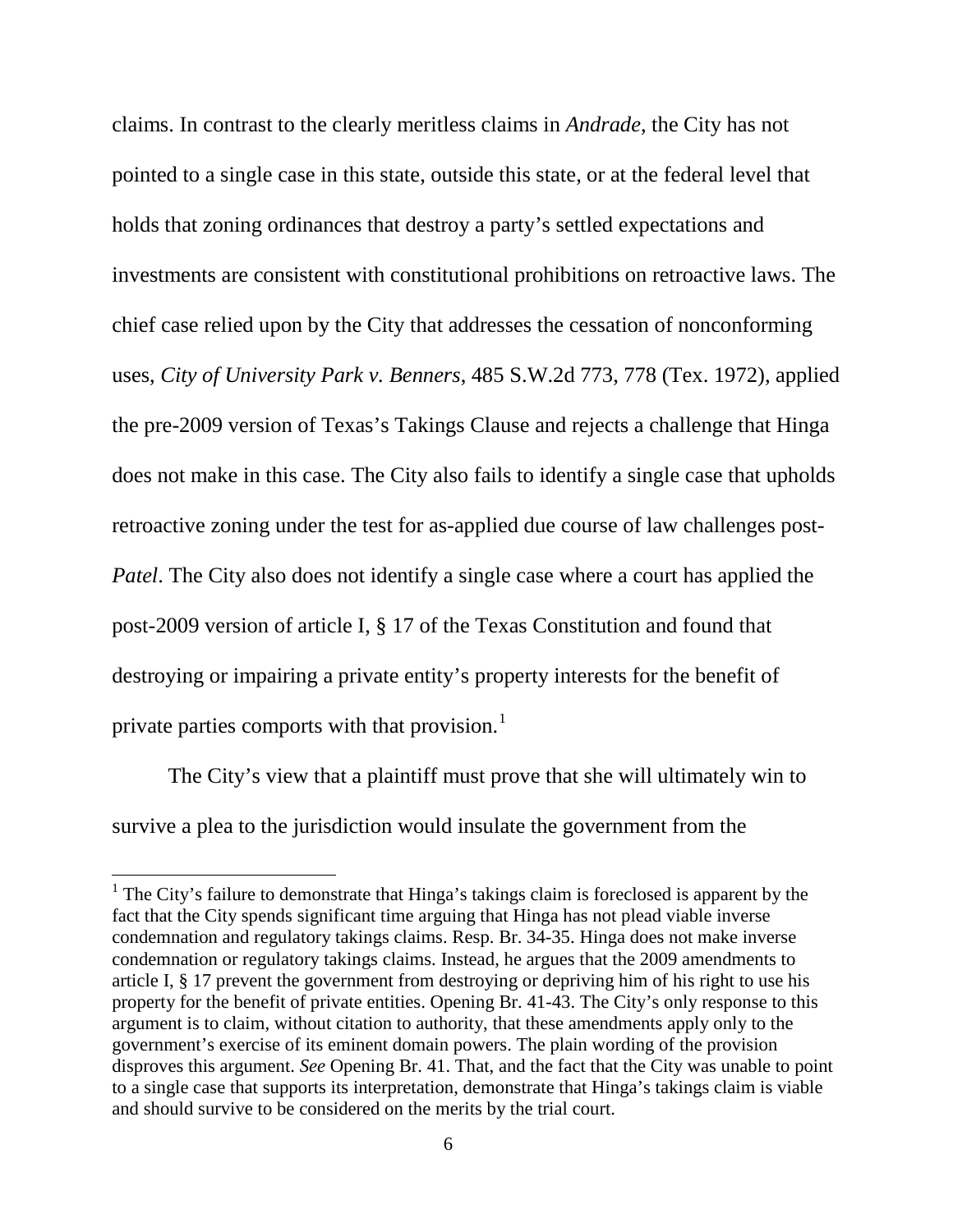consequences of all but the most obvious and well-established violations of constitutional law. It is also contrary to the Texas Supreme Court's requirement that a court considering a plea to the jurisdiction not decide the ultimate merits of a case. *See Miranda*, 133 S.W.3d at 228 (the standard for considering pleas to the jurisdiction "protect[s] the plaintiffs from having to put on their case simply to establish jurisdiction") (citation and quotation marks omitted). It also would prevent the development of Texas law, as the government could use a plea to the jurisdiction to dismiss any innovative or novel constitutional argument.

But "new" does not mean "non-viable." This Court should decline the City's invitation to adopt a standard for a plea that has been rejected by the Texas Supreme Court and one that would insulate the government from liability and calcify Texas jurisprudence. As Hinga's opening brief demonstrates, his claims are clearly viable. He should have the chance to litigate them on the merits. $<sup>2</sup>$  $<sup>2</sup>$  $<sup>2</sup>$ </sup>

\* \* \*

Because the City and the district court misapplied the standard for a plea to the jurisdiction, this Court would be justified in reversing the district court's order on this point alone and remanding for consideration on the merits. To the extent that the Court considers the City's other arguments, however, Hinga addresses

<span id="page-11-0"></span> $2^2$  The viability of Hinga's claims is also demonstrated by the effort the City and the district court expended in analyzing them. Quite simply, facially invalid claims—*i.e.*, those that are certain to lose—do not require twenty-two pages of argument, an hour of oral argument, and significant post-hearing briefing to refute them. *See* Resp. Br. 15-37; Vol. 2 RR 4-33 (hearing on plea to the jurisdiction); CR 1364-1394 (post-hearing briefing on the plea to the jurisdiction).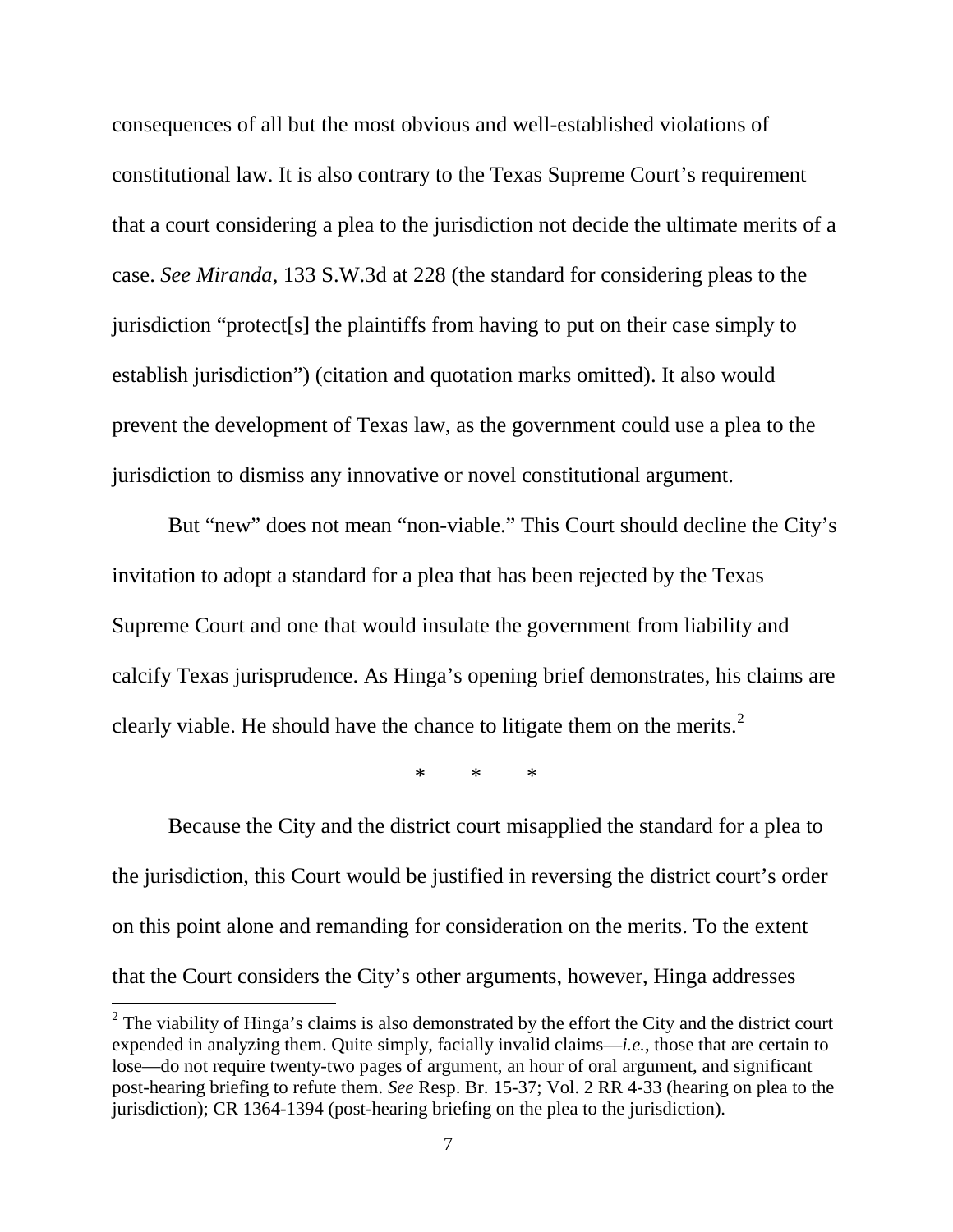them next.

#### **B. The UDJA Waives the City's Governmental Immunity**

The City argues that there is no statutory waiver of governmental immunity in this case. Resp. Br. 13-15. It is difficult to understand the basis for the City's claim because it is plainly wrong. Hinga brought his claims pursuant to the UDJA. CR 1404, 1411, 1413 [Second Am. Answer ¶¶ 34, 38, 96]. He sought a declaration that the City's ordinances, as applied to him, were unconstitutional, as well as an injunction against the City and its officers to prevent them from applying these ordinances to him in the future. *Id.* "For claims challenging the validity of ordinances . . . the Declaratory Judgment Act requires that the relevant governmental entities be made parties, and thereby waives immunity." *City of El Paso v. Heinrich*, 284 S.W.3d 366, 373 n.6 (Tex. 2009) (citing Tex. Civ. Prac. & Rem. Code § 37.006(b)). Indeed, the statutory language is unmistakable: "In any proceeding that involves the validity of a municipal ordinance or franchise, the municipality must be made a party[.]" Tex. Civ. Prac. & Rem. Code § 37.006(b). This waiver applies to injunctive relief as well. *See City of Elsa v. M.A.L.*, 226 S.W.3d 390, 392 (Tex. 2007) (suits for injunctive relief may be maintained against governmental entities to remedy violations of the Texas Constitution).

Because Hinga has pleaded viable claims seeking declaratory and injunctive relief concerning the constitutionality of the City's ordinances as applied to him,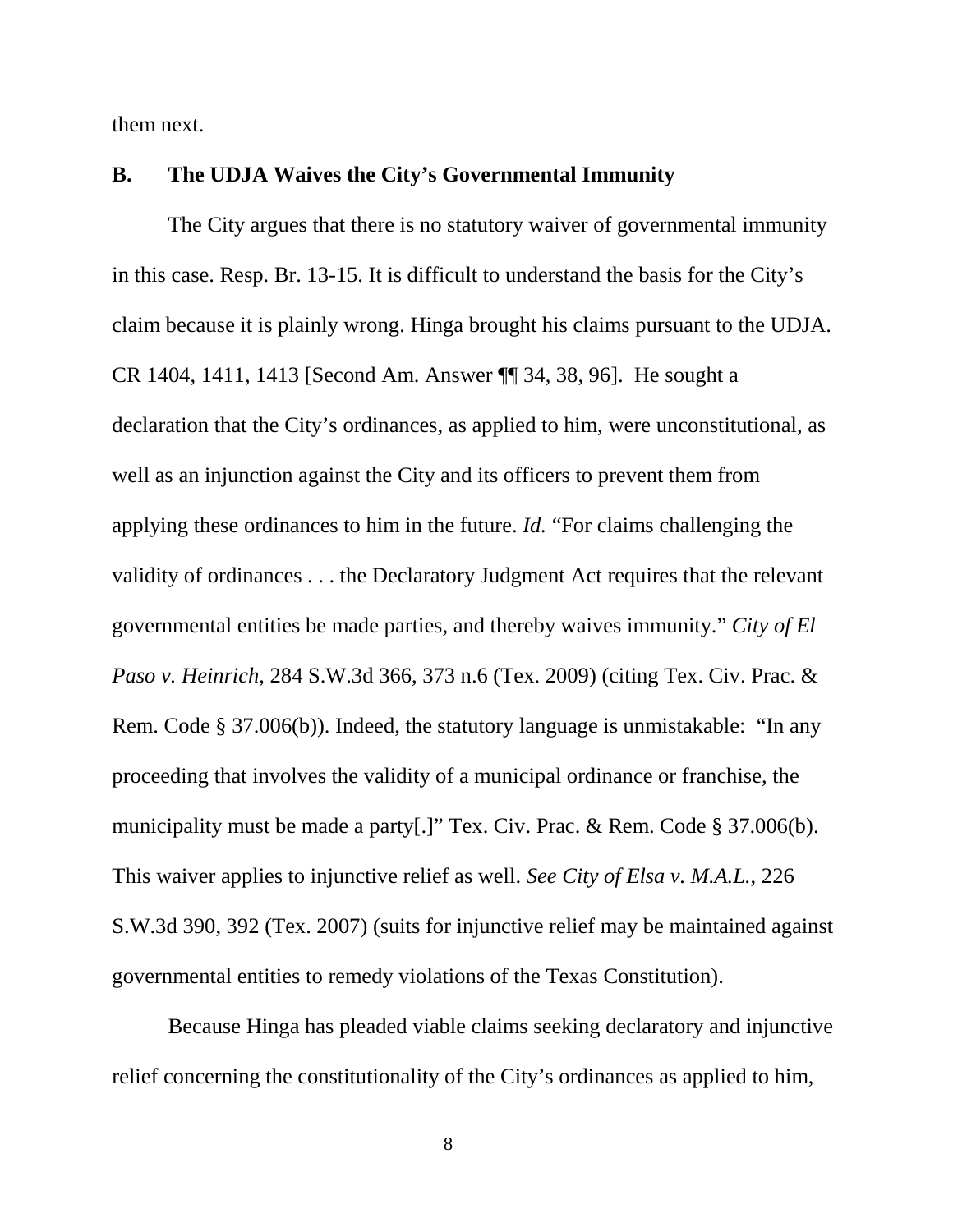the UDJA waives the City's governmental immunity here.

#### **C. Hinga's Use Predated the City Making Auto Repair Nonconforming**

The City repeatedly argues that Hinga purchased the property after the City made auto repair a nonconforming use. Resp. Br. 27, 32, and 36. The City says that this means that its ordinances are not retroactive because the zoning changes that made Hinga's use nonconforming had already occurred. *Id*. at 4.

The City is simply wrong.<sup>[3](#page-13-0)</sup> Hinga's use of the property began in 1986, when he leased the property and opened his business. CR 102 [Hinga Aff. Supp. Defs.' Mot. and Inc. Memo. of Law Supp. Temp. Inj. ("Hinga Temp. Inj. Aff.") ¶ 5]. He obtained his certificate of occupancy for auto repair at the same time. CR 103-04 [Hinga Temp. Inj. Aff. ¶ 10]. The City made that use nonconforming in 1988—two years later. CR 1151 [Ordinance 20049]. Thus, Hinga had legally been operating his business and engaging in auto repair for two years before the City changed the zoning on Ross Avenue.<sup>[4](#page-13-1)</sup> As discussed in Hinga's opening brief, when the City

<span id="page-13-0"></span> $3$  Unfortunately, this is not the City's only factual error. The City also alleges that Hinga continues to use the property to conduct auto repairs. Hinga stopped repairing cars on Ross Avenue in 2016. CR 769 [Hinga Aff. Supp. Defs./Third-Party Plfs.' Mot. Summ. J. Inc. Memo. of Law Supp. Summ. J. ¶ 57].

<span id="page-13-1"></span> $4$  The City's emphasis on when Hinga purchased the property suggests that the City views Hinga's use of the property and his possession of the land and structures related to it as identical. If so, then the City is confusing a "nonconforming use" with a "nonconforming structure." According to the City's development code, a nonconforming use is "a use that does not conform to the use regulations of this chapter, but was lawfully established under the regulations in force at the beginning of the operation and has been in regular use since that time." Dallas, Tex., Development Code § 51A-2.102 (90) [Opening Br. App. Tab H]. A "nonconforming structure," on the other hand, "means a structure which does not conform to the regulations (other than the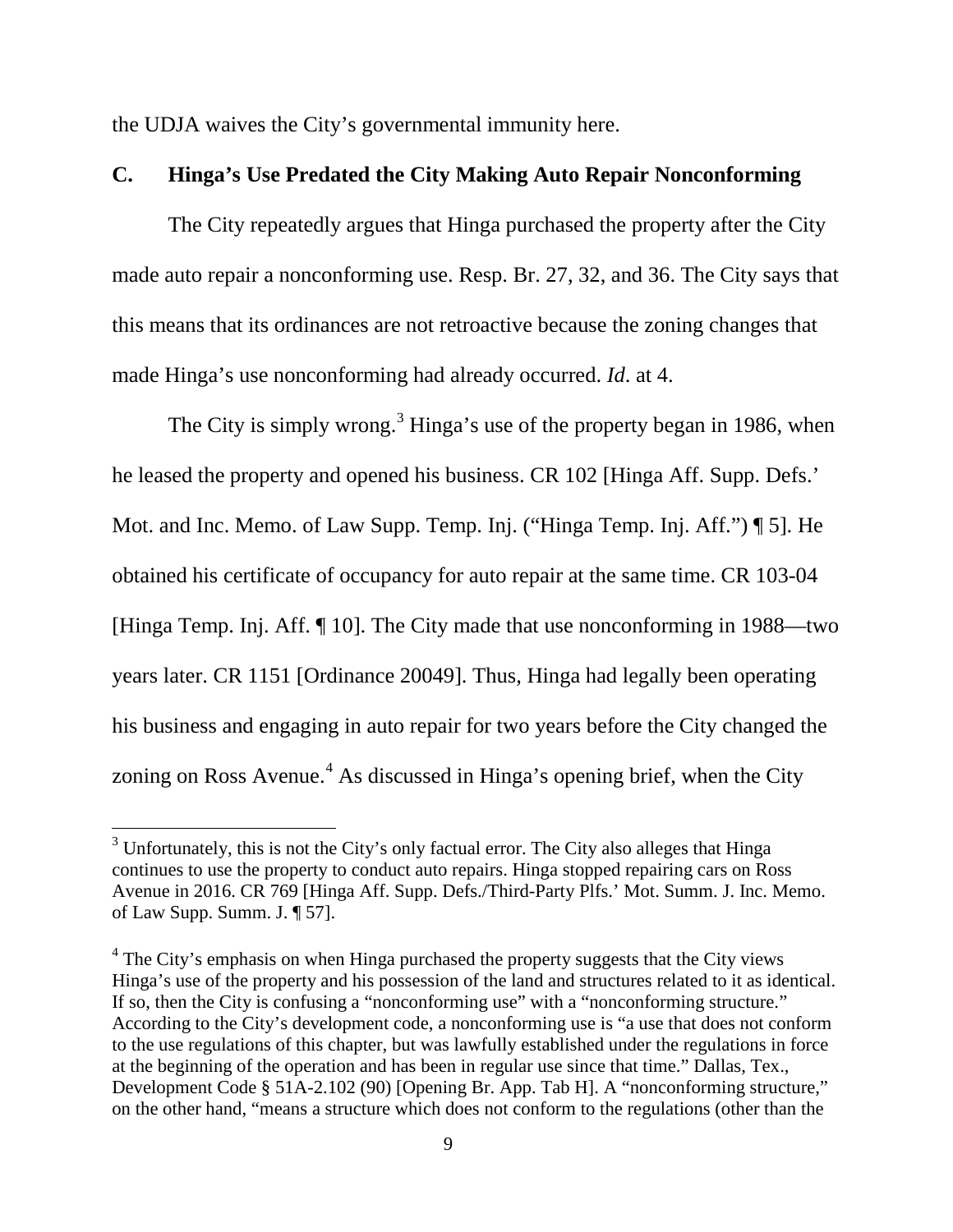changed the zoning on Ross Avenue and then, seven years later, ordered him to stop his previously conforming use, it attached new consequences to his use of the property. Opening Br. 27. This is the very definition of a retroactive law. *See Landgraf v. USI Film Prods.*, 511 U.S. 244, 270 (1994) (a law is retroactive if it "attaches new legal consequences to events completed before its enactment"); Opening Br. 26-27.<sup>[5](#page-14-0)</sup>

Regardless, even if the City's timeline was correct, Hinga does not claim that the City unconstitutionally applied a retroactive law to him when it made his property nonconforming. Instead, Hinga alleges that the City unconstitutionally applied a retroactive law to him when it passed an ordinance that required him to stop operating an auto repair shop on Ross Avenue. CR 1404 [Second Am. Answer ¶ 35]; CR 1411 [Second Am. Answer ¶ 97]. The City passed that ordinance in 2005—nineteen years after Hinga's use began and fourteen years after he purchased the property. CR 549 [Certification of Ord. 25960]. The City's argument

 $\overline{a}$ 

use regulations) of this chapter, but which was lawfully constructed under the regulations in force at the time of the construction." Dallas, Tex., Development Code § 51A-2.102 (89) [Opening Br. App. Tab H]. (Presumably, the City recognizes that land cannot be nonconforming). When Hinga purchased the building and land in 1991, the building and land conformed to the City's zoning code. They remain conforming to this day. The City has never alleged his structure is nonconforming, so the question of when he purchased it and the land on which it sits is irrelevant. What matters for purposes of the retroactivity analysis is when his use began and his use began prior to the City's change in the zoning code.

<span id="page-14-0"></span><sup>5</sup> The City alleges that Hinga overlooks portions of *Landgraf* to misrepresent the holding of that case. Resp. Br. 25. The language from *Landgraf* the City alleges Hinga overlooked is quoted in Hinga's opening brief on page 26.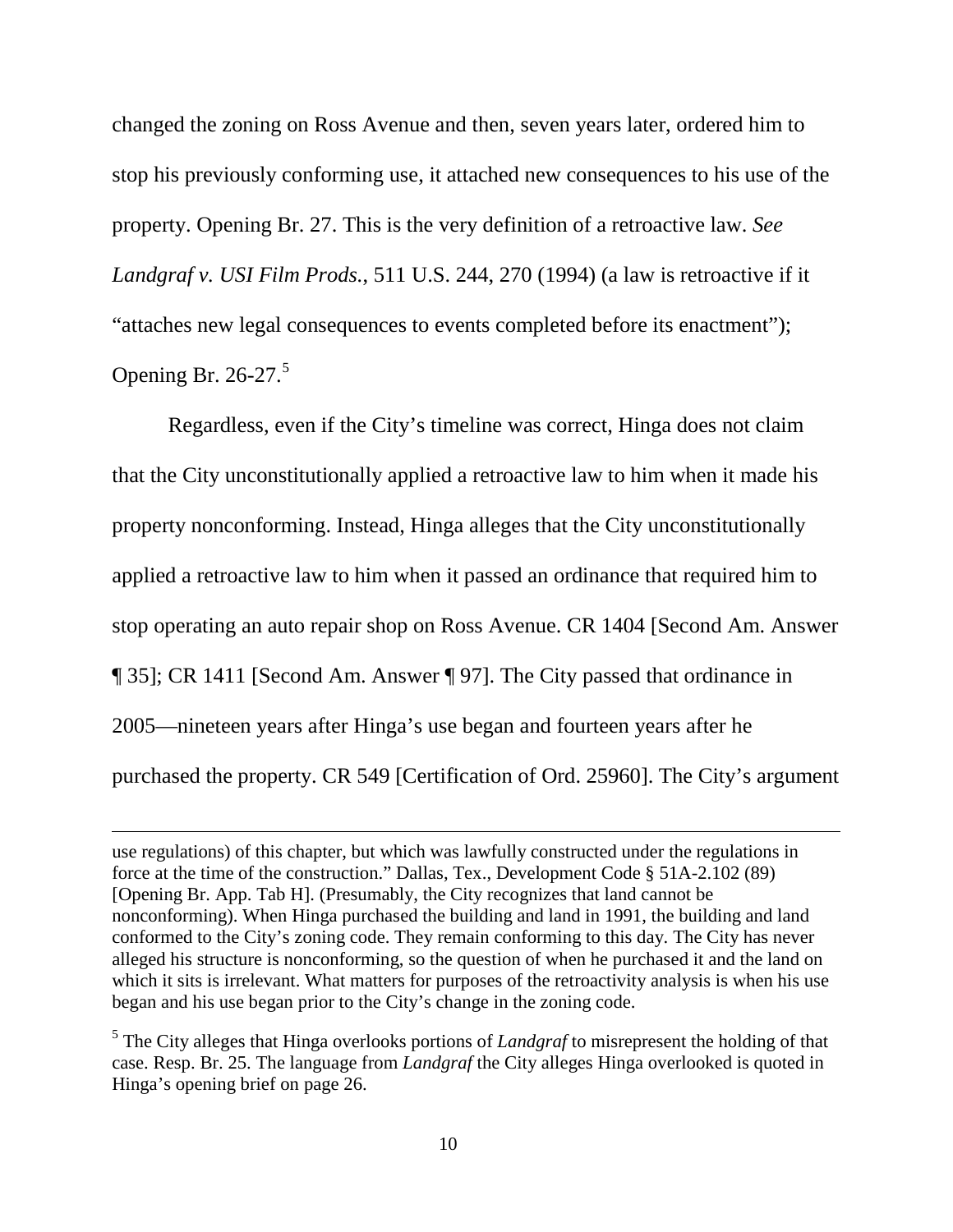that its ordinances are not retroactive therefore fails.<sup>[6](#page-15-0)</sup>

### **D. The City's Remaining Arguments Are Meritless**

## **1. Hinga Does Not Need a Vested Right to Plead Viable Retroactivity and Due Course of Law Claims**

The City argues that Hinga needed to plead that he possessed a vested right in order to bring a viable retroactivity claim. Resp. Br. 21-22, 24 (citing *Benners*, 485 S.W.2d at 778); Resp. Br. 24 (citing *Corpus Christi People's Baptist Church, Inc. v. Nueces Cty. Appraisal Dist.*, 904 S.W.2d 621, 626 (Tex. 1995)). Possessing a vested right is not a condition precedent for a claim under article I, § 16. *Robinson v. Crown Cork & Seal Co., Inc.*, 335 S.W.3d 126, 143 (Tex. 2010). *See*  Opening Br. 32-34. In *Robinson*, the Texas Supreme Court explicitly stated that "[w]hat constitutes an impairment of vested rights is too much in the eye of the beholder to serve as a test for unconstitutional retroactivity." *Id*. Thus, the City urges this Court to use a standard for determining unconstitutional retroactivity that the Texas Supreme Court has explicitly said courts should not use.

Whether Hinga possesses a vested right is also irrelevant to whether he has pleaded a viable substantive due course of law claim under article I, § 19. First, Hinga's opening brief discussed at length the property interests he possesses that

<span id="page-15-0"></span> $6$  To the extent that this Court finds the question of what rights Hinga possessed and when to be relevant to the issue of whether subject matter jurisdiction exists here, the proper response would be to reverse the district court's order granting the plea and have that court resolve the factual issue in the course of determining the merits. *See Miranda*, 133 S.W.3d at 227-28 ("If the evidence creates a fact question regarding the jurisdictional issue, then the trial court cannot grant the plea to the jurisdiction, and the fact issue will be resolved by the fact finder").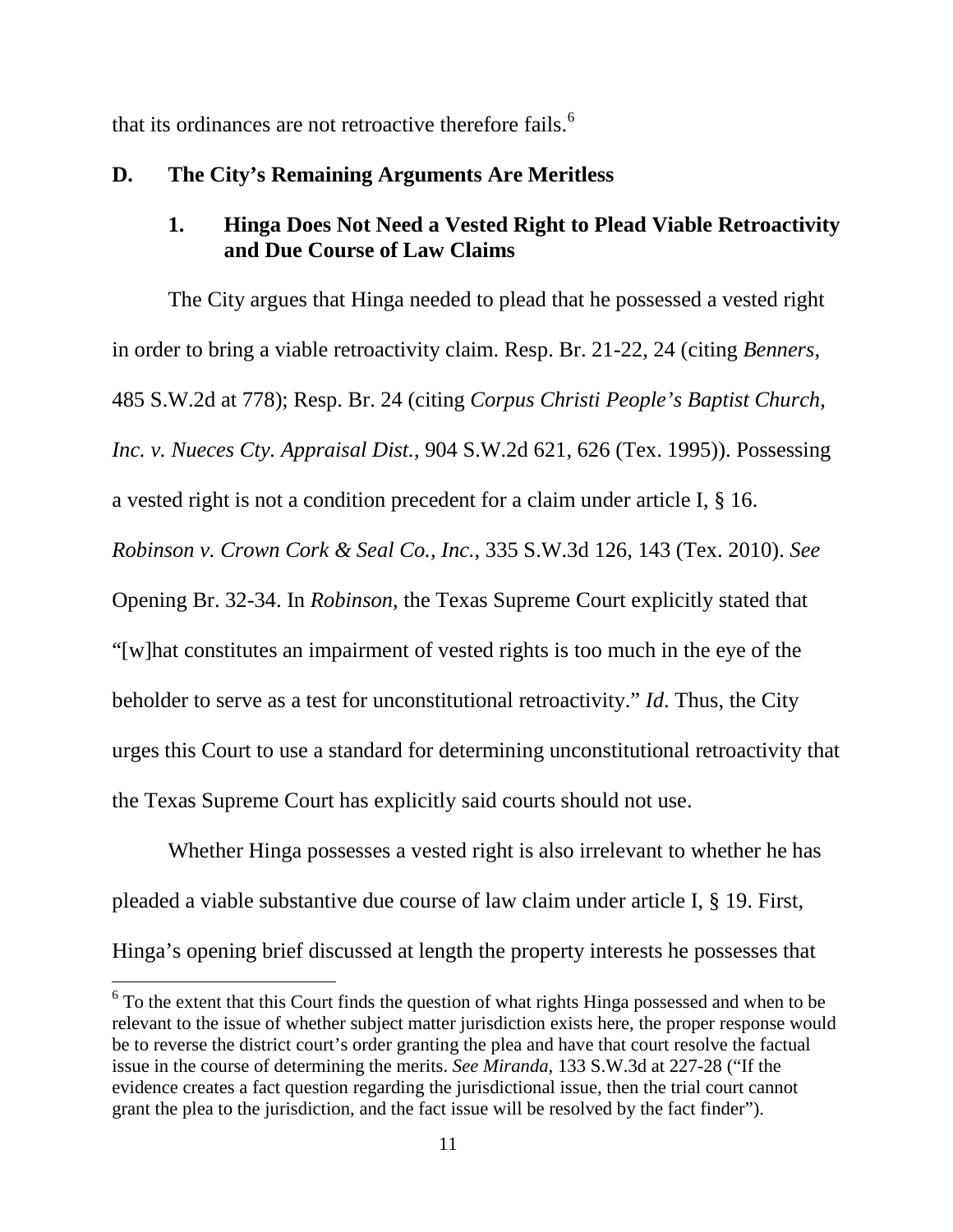are protected by Texas's Due Course of Law Clause. These include, among other things, his business, the improvements to the property, his permits, chattels, and his right to use the property. Opening Br. 36-37.

Second, the cases the City relies upon are distinguishable. Two of the cases, *Klumb v. Houston Mun. Emps. Pension Sys.*, 458 S.W.3d 1, 16 (Tex. 2015), and *Dallas Cty. v. Gonzales*, 183 S.W.3d 94, 113 (Tex. App.—Dallas 2006, pet. denied), addressed whether, under the statutory provisions at issue, the government was legally obligated to provide employment benefits to the plaintiffs. *See Klumb*, 458 S.W.3d at 15-16 (analyzing whether, under Tex. Rev. Civ. Stat. Ann. Art. 6243h, plaintiffs were entitled to retirement benefits and pension funds); *Gonzales*, 183 S.W.3d at 112 (examining whether an employee's right to continued employment had vested under the County's leave policies). Statutorily created employment benefits are significantly different from the rights Hinga possesses. As discussed in his opening brief, Hinga's rights do not depend on the meaning of a governmental policy, but are fully realized, concrete, present interests recognized in federal and state law. Opening Br. 36-37. As such, the due course of law provision protects them. *Tarrant Cty. v. Ashmore*, 635 S.W.2d 417, 422 (Tex. 1982).

Two other cases relied upon by the City, *City of New Braunfels v. Stop The Ordinances Please*, 520 S.W.3d 208, 212-13 (Tex. App.—Austin 2017, pet. filed),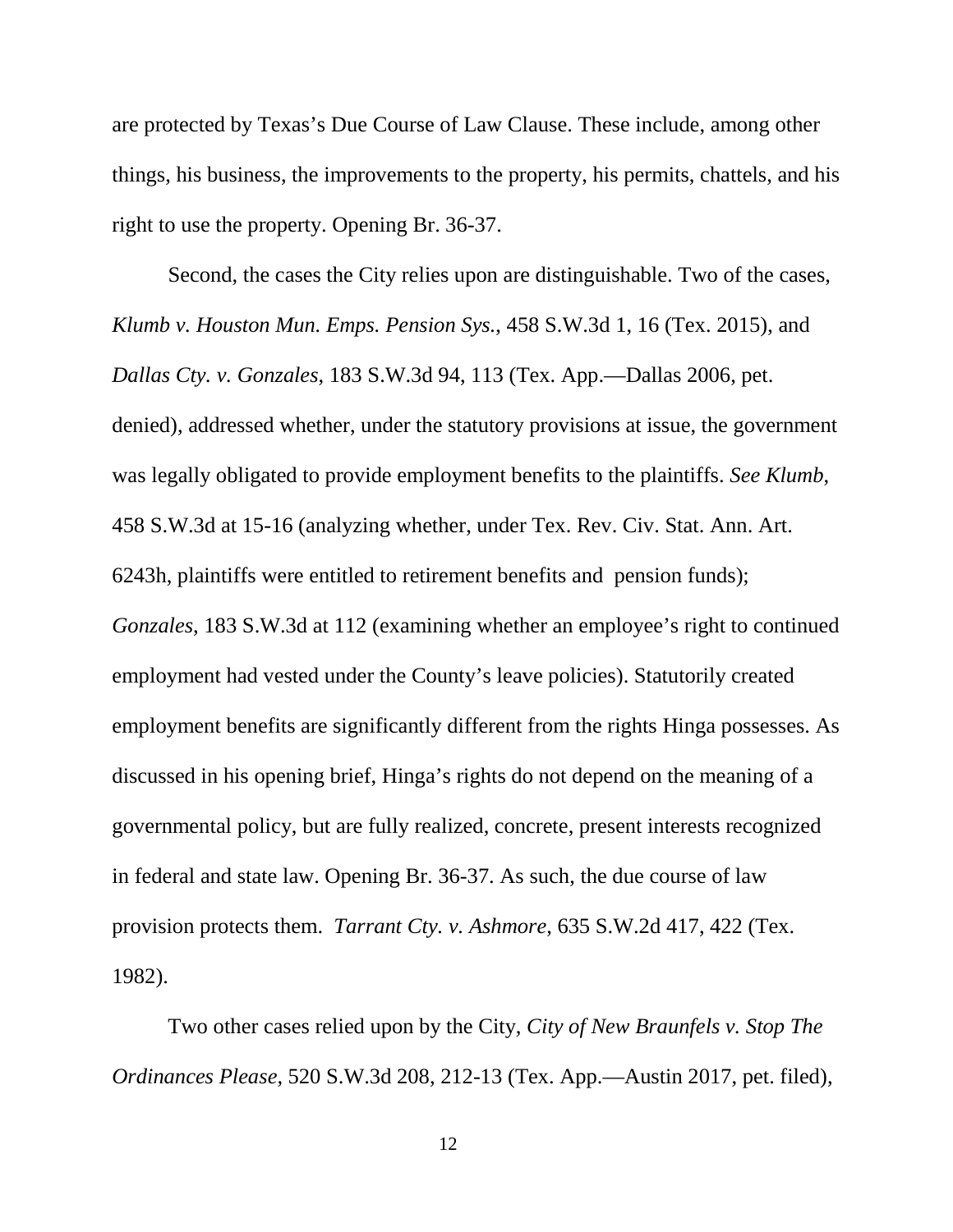and *Consumer Serv. All. of Tex., Inc. v. City of Dallas*, 433 S.W.3d 796, 805-06 (Tex. App.—Dallas 2014, no pet.), addressed an exception to the rule that prohibits a civil court from construing a penal statute. For this exception to apply, the plaintiff needed to show an irreparable injury to his vested property rights. The ordinances at issue in Hinga's case are not penal and the discussions of vested property rights in *Stop The Ordinances Please* and *Consumer Serv. All.* are irrelevant here. $<sup>7</sup>$  $<sup>7</sup>$  $<sup>7</sup>$ </sup>

#### **2. The City Did Not Demonstrate a Compelling Governmental Interest Here and Thus Fails the** *Robinson* **Retroactivity Test**

The City argues that the ordinances at issue here satisfy the public-interest prong of the *Robinson* test. Reply at 17-18. Specifically, the City argues that the ordinances satisfy this prong because they "reflect[] a substantial relationship to the general public welfare" and there was "evidence that the public interest would be served." *Id*. at 19. This misstates the *Robinson* public-interest prong. *Robinson* expressly states that "[t]he presumption is that a retroactive law is unconstitutional without a *compelling justification* that does not greatly upset settled expectations." *Robinson*, 335 S.W.3d at 147 (emphasis added). The City has not even attempted to argue that its interest here is compelling. Nor could it; no court has found such

<span id="page-17-0"></span> $<sup>7</sup>$  The fact that Hinga does not need to possess a vested property right before bringing a due</sup> course of law claim is demonstrated by the Texas Supreme Court's decision in *Patel*, the case from which Hinga's claim stems. In that case, the Texas Supreme Court did not address whether the plaintiffs possessed a vested right. Indeed, the words "vested rights" do not appear in the majority opinion, the concurrences, or the dissents in *Patel*. This Court should not rewrite *Patel* to add a standard that the Texas Supreme Court simply did not consider.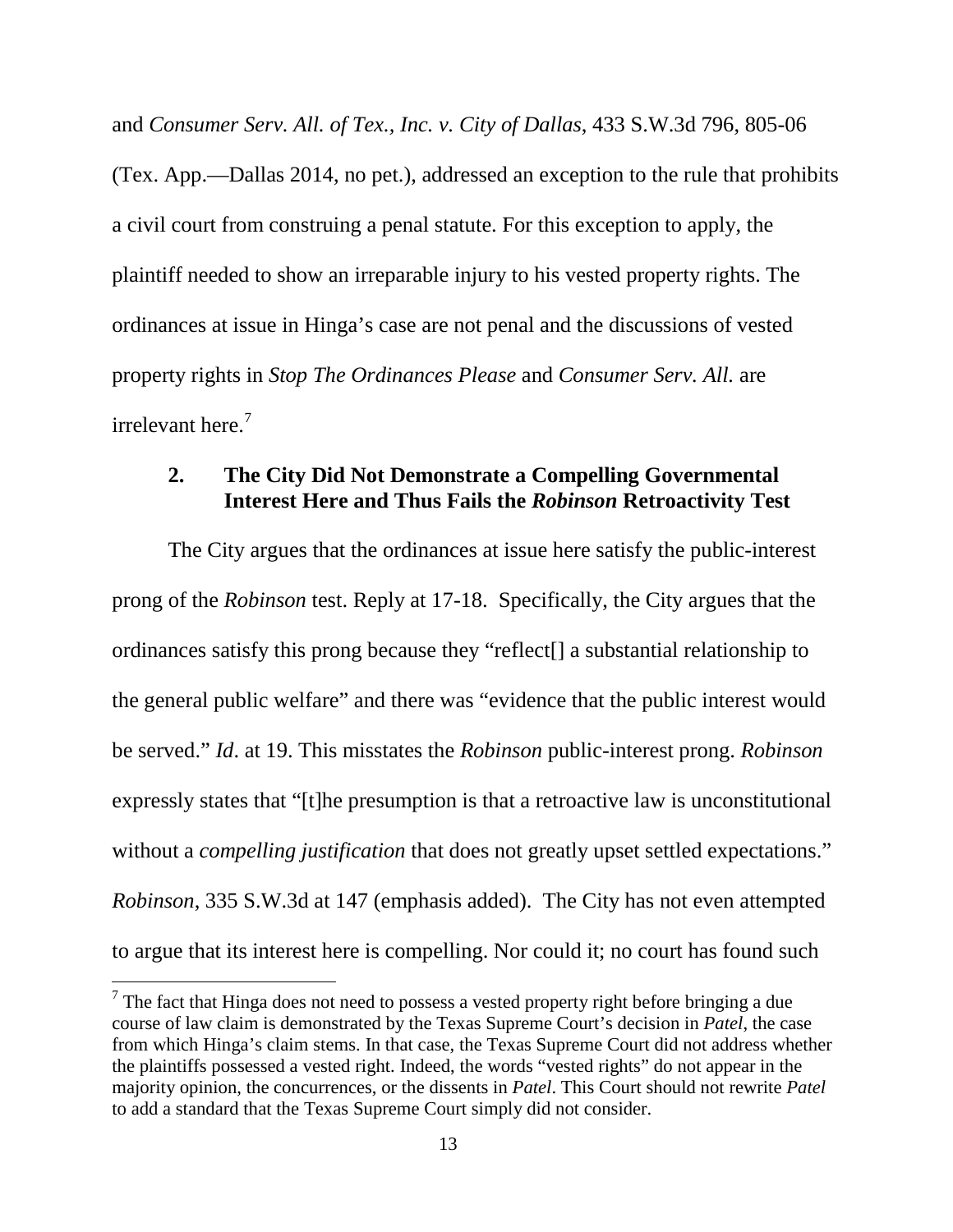interests to be compelling. *See* Opening Br. 30-31.

#### **3. Hinga Did Not Waive Any Argument Regarding the Third-Party Defendants**

Finally, the City argues that Hinga has waived any arguments regarding the district court's dismissal of claims against third-party defendants, the Mayor and City Councilmembers, by not briefing these arguments. Resp. Br. 10. Hinga's opening brief specifically defined "the City" to mean both the municipal corporation of the City of Dallas and third-party defendants, members of the Dallas City Council and the Mayor in their official capacities. Opening Br. ii. The argument section of Hinga's opening brief (and this brief as well) discusses why the district court erred in dismissing his claims against "the City," which includes third-party defendants. *See id.* at 24-45. Hinga's arguments thus apply to the thirdparty defendants and Hinga has not waived any issue against them.

#### **III. CONCLUSION**

For the reasons discussed above, and the reasons discussed in his opening brief, Hinga has pled viable constitutional claims and subject matter jurisdiction exists in this case. This Court should reverse the district court's order granting the City's plea and remand this case for consideration of the merits.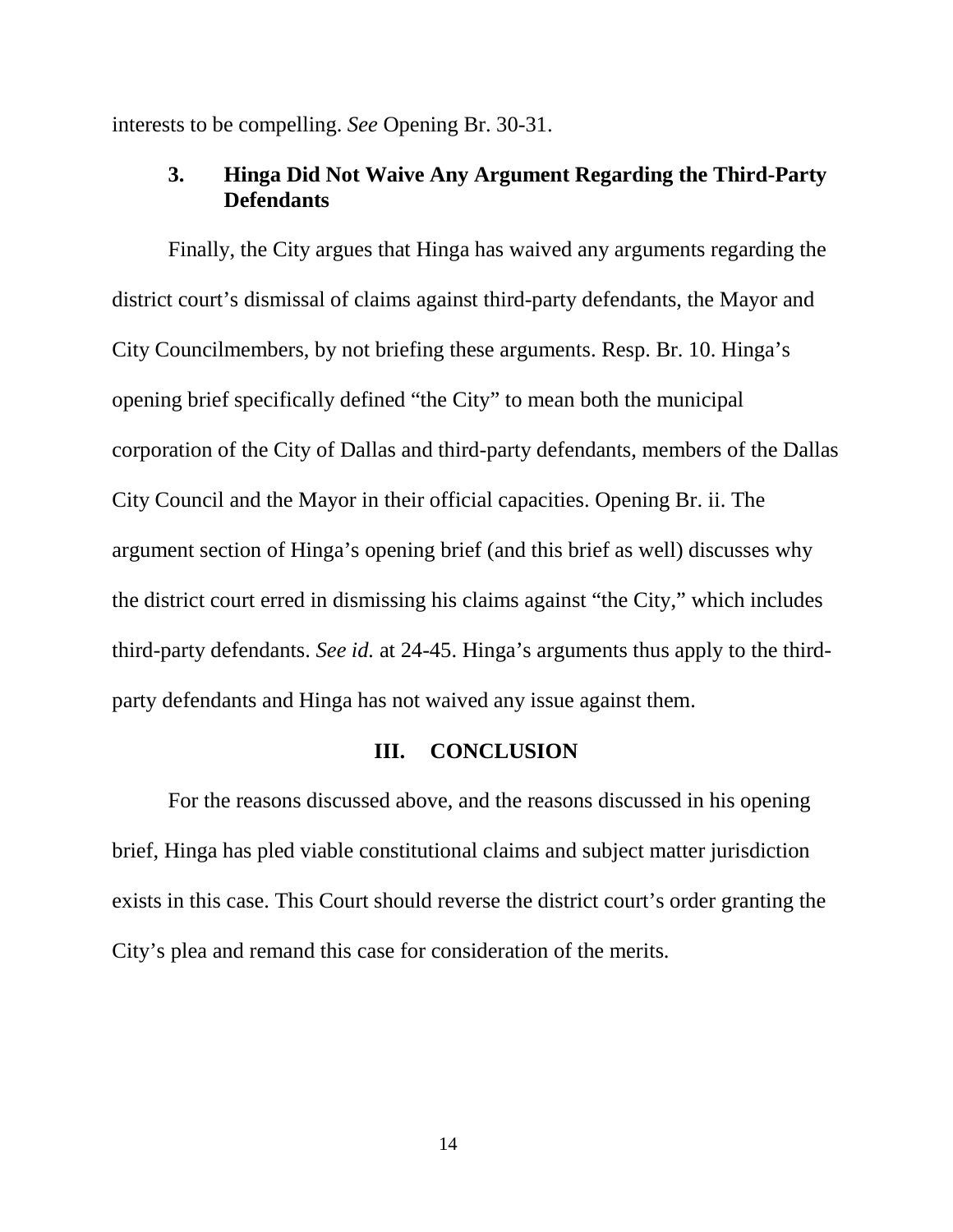## RESPECTFULLY SUBMITTED this 30<sup>th</sup> day of October, 2017.

#### **By:** /s/Arif Panju

Arif Panju (TX Bar No. 24070380) INSTITUTE FOR JUSTICE 816 Congress Ave. Suite 960 Austin, TX 78701 Tel: (512) 480-5936 Fax: (512) 480-5937 Email: [apanju@ij.org](mailto:apanju@ij.org)

William R. Maurer (WA Bar No. 25451)\* INSTITUTE FOR JUSTICE 10500 NE 8<sup>th</sup> Street, Suite 1760 Bellevue, WA 98004 Tel: (425) 646-9300 Fax: (425) 990-6500 Email: [wmaurer@ij.org](mailto:wmaurer@ij.org)

*\*Admitted Pro Hac Vice*

*Counsel for Appellants*

Robert Gall (TX Bar No. 24101009) INSTITUTE FOR JUSTICE 816 Congress Ave., Suite 960 Austin, TX 78701 Tel: (512) 480-5936 Fax: (512) 480-5937 Email: bgall@ij.org

Ari Bargil (FL Bar No. 71454)\* INSTITUTE FOR JUSTICE 2 South Biscayne Blvd., Suite 3180 Miami, FL 33131 Tel: (305) 721-1600 Fax: (305) 721-1601 Email: [abargil@ij.org](mailto:abargil@ij.org)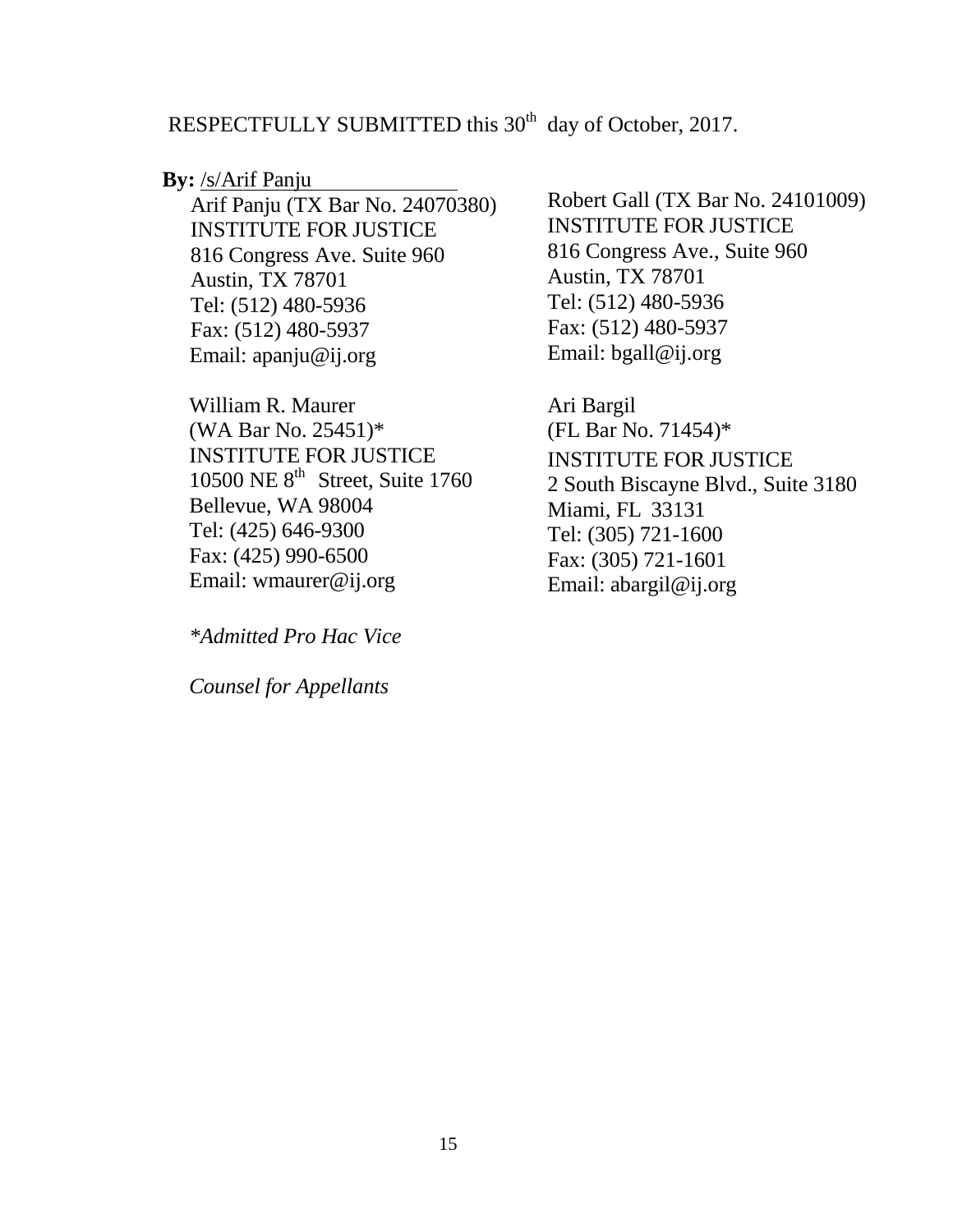## **CERTIFICATE OF COMPLIANCE**

Microsoft Word reports that this brief contains 3,832 words, excluding the

portions of the brief exempted by Rule 9.4(i)(1).

/s/ Arif Panju . Arif Panju (TX Bar No. 24070380) INSTITUTE FOR JUSTICE

*Counsel for Appellants*